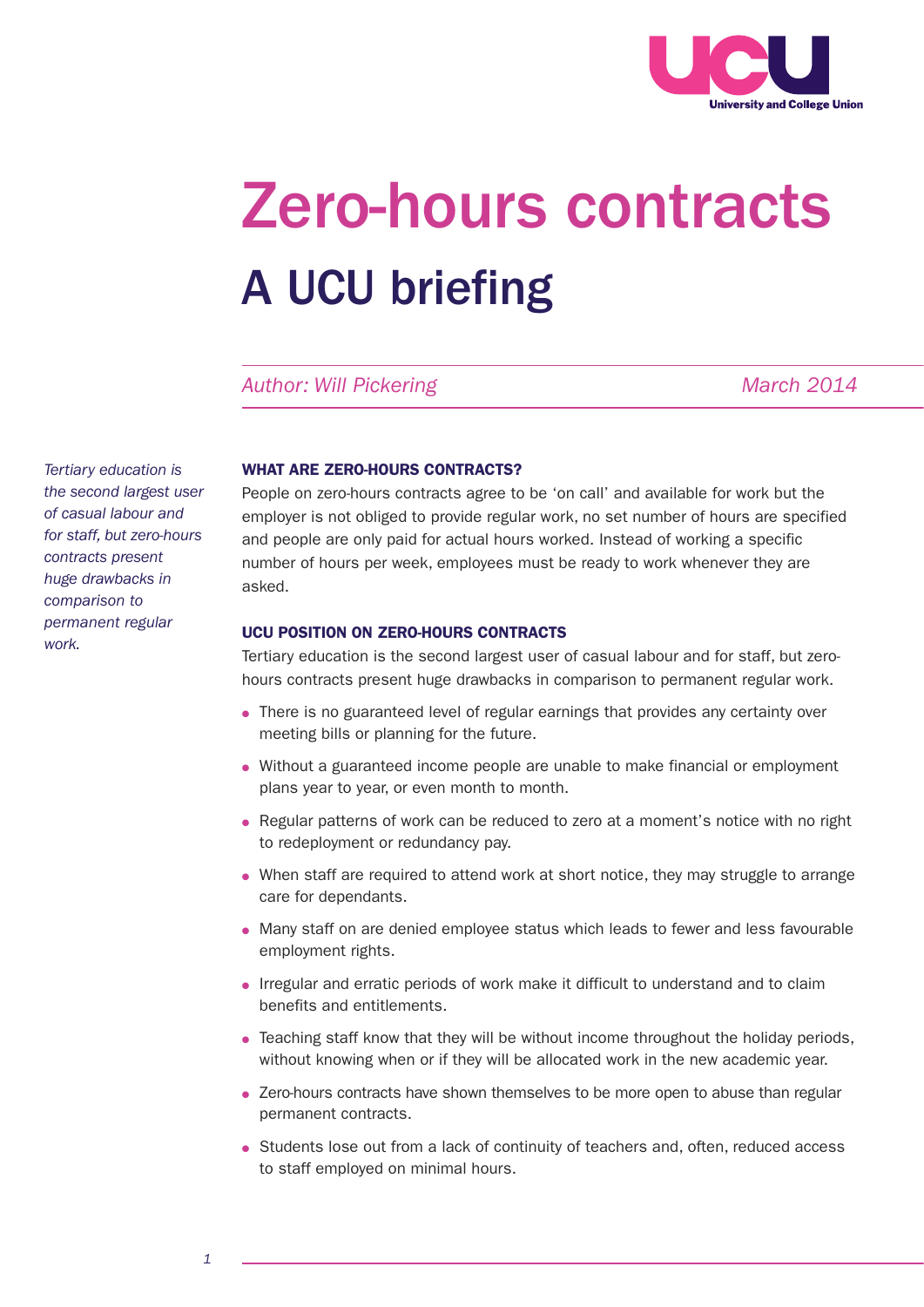*Employers cannot hide behind the excuse of flexibility as it is not a two-way street and, for far too many people, it is simply a case of exploitation.*

The consequences for employers are just as potentially damaging.

- There are no guaranteed staff for whole areas of the institution's service provision.
- The use of such contracts will affect the employers ability to attract and retain high quality staff.
- There is a potential reduction in continuity and quality of services provided.
- The exclusion of such staff from robust recruitment/induction/training/CPD/ appraisals has the potential to affect the quality of service provision.

In short, UCU feels that zero-hours contracts are not compatible with developing a professional workforce that will deliver high quality services.

#### UCU RESEARCH ON ZERO-HOURS CONTRACTS

Following Freedom of Information requests from UCU in 2013, 61% of further education colleges in England, Wales and Northern Ireland said they had teaching staff on zero-hour contracts along with 53% of UK universities.

Despite this large number of colleges and universities using zero-hour contracts, only a handful of institutions have formal policies on them.

Of the universities that reported they use zero-hour contracts:

- nearly half (46%) had more than 200 staff on zero-hour contracts
- the remaining 54% of institutions the number employed on zero-hour contracts ranged from one to 199
- five institutions had more than 1,000 people on zero-hour contracts
- of the institutions that supplied information about zero-hour staff in work, just one in four (24%) said all their staff on zero-hour contracts currently had work
- zero-hour contracts are far more prevalent for university staff involved in teaching than in research.

Our findings shone a light on the murky world of casualisation in further and higher education. Their widespread use is the unacceptable underbelly of our colleges and universities. Employers cannot hide behind the excuse of flexibility as it is not a two-way street and, for far too many people, it is simply a case of exploitation.

The extent of the use of zero-hour contracts is difficult to pin down, as various groups have found, but their prevalence in our universities and colleges leads to all sorts of uncertainty for staff and students.

#### **CONCLUSION**

- UCU's position on zero-hours contracts is clear we do not believe that they are compatible with developing a professional workforce, delivering quality services.
- UCU does not believe that it is appropriate to use zero-hours contracts to deliver teaching, academic or related services in the higher or further education sectors.
- UCU would like to work with all employers to maximise security of employment and to discuss the limited occasions when there is a genuine requirement for flexibility.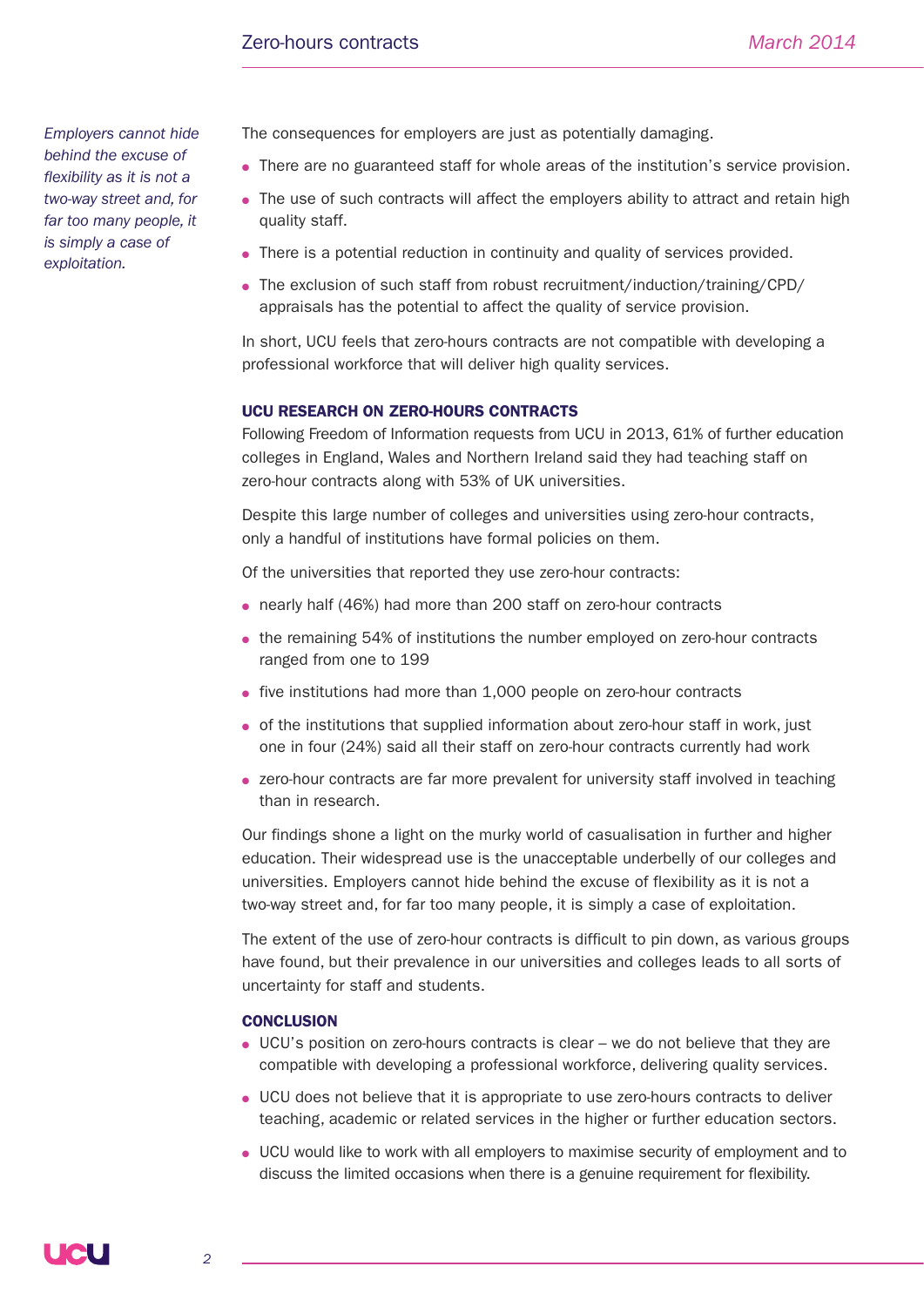*UCU applauds those institutions who have striven to improve job security for their staff by deciding not to use zero-hours contracts, and will continue to campaign to persuade others to do likewise.* 

- UCU cannot accept that it is appropriate for the core business of universities and colleges to be delivered by thousands of staff who have no guarantee of income from one month to the next.
- UCU applauds those institutions who have striven to improve job security for their staff by deciding not to use zero-hours contracts, and will continue to campaign to persuade others to do likewise.

# APPENDIX 2013 FREEDOM OF INFORMATION REQUEST FINDINGS ON ZERO-HOURS IN FURTHER AND HIGHER EDUCATION

## Higher Education

In July 2013 UCU sent requests to 162 higher education institutions (HEIs) across the UK and while most institutions were able to say whether or not they used zero-hours contracts there remained some uncertainty about the definition of such contracts.

Most institutions using zero-hours contracts were able to provide the numbers of staff on such contracts but few were able to give reliable data on the numbers of staff without work currently and those who had been without work in any calendar month since October 2012.

In total, 75 (52.8%) of those institutions responding stated that they did use zero-hours contracts for teaching, research and/or academic related staff – 67 (47.2%) stated they did not.

Although the pre-92 sector had a slightly higher incidence of the use of zero-hours contracts (58.3% use compared with 48.8% in the post-92 sector) there appeared to be no discernible pattern on the use of zero-hours contracts across the sector.

In total, the number of staff identified by 75 HEIs as working on zero-hours contracts is as follows.

| <b>Staff by type</b>             | <b>Total number</b> |
|----------------------------------|---------------------|
| Teaching staff                   | 21636               |
| Research staff                   | 915                 |
| Academic-related staff (pre-92s) | 2174                |
| All academic                     | 22551               |
| All (Teaching/Research/AR)       | 24725               |

The total number of academic and related staff in an individual institution ranged from single figures to thousands.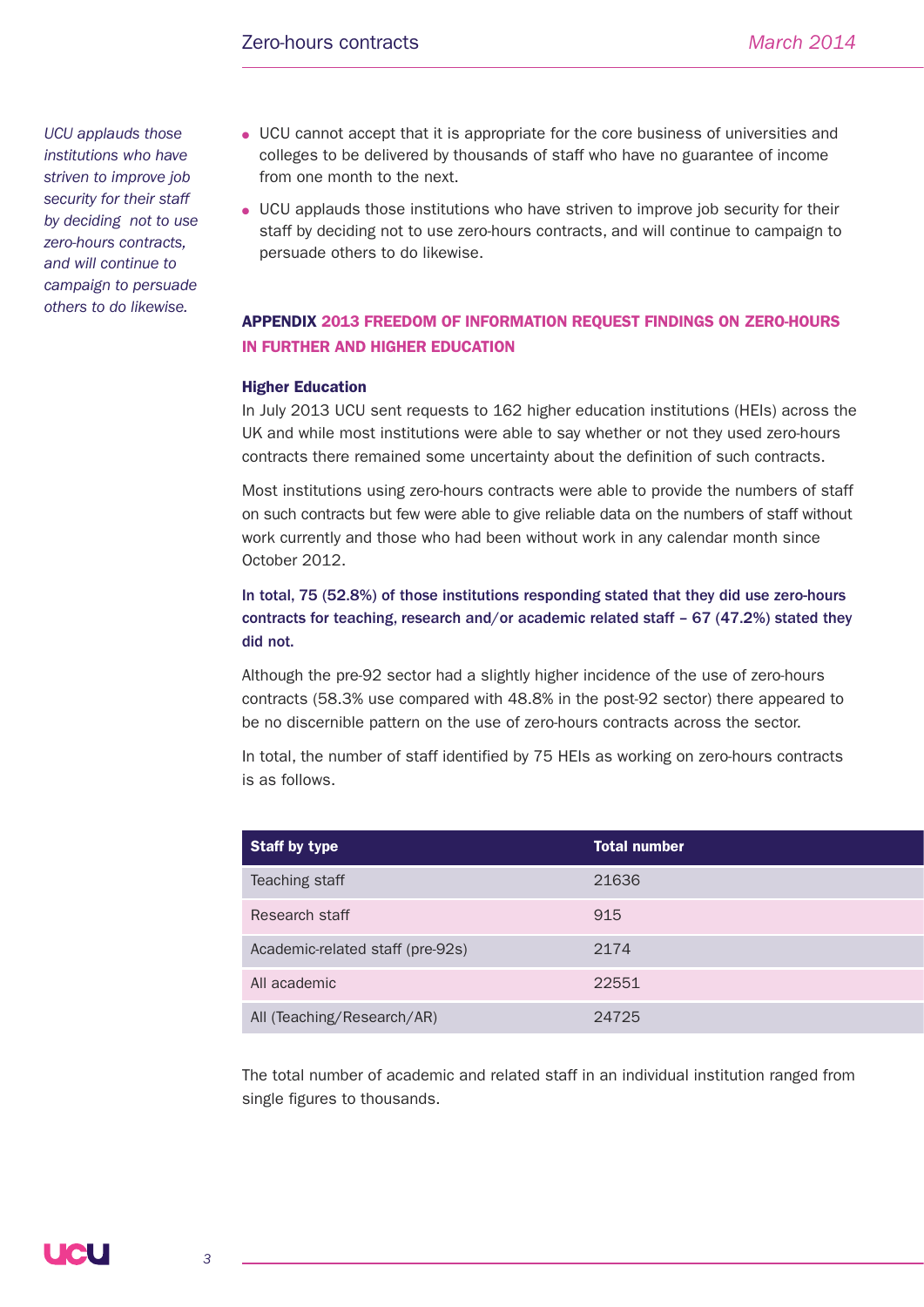| Number of zero-hours contracts in use | <b>Number of institutions</b> |
|---------------------------------------|-------------------------------|
| $1 - 49$                              | 22                            |
| 50-99                                 | 6                             |
| 100-199                               | 12                            |
| 200-499                               | 16                            |
| 500-749                               | 9                             |
| 750-1000                              | $\overline{4}$                |
| $1000+$                               | 5                             |

- Those teaching on zero-hours contracts constitute 47.2% of all teaching only staff.
- Those teaching on zero-hours contracts constitute 15.5% of all teaching staff (HESA figures for both teaching only and teaching and research staff).
- Those on zero-hours contracts engaged in teaching or research constitute 12.4% of all academic staff.

#### Further education

UCU sent Freedom of Information requests to 275 FE colleges and whilst those that responded were able to indicate whether they used zero-hours contracts or not, there remained the issue of clarity about the definition of a zero-hours contract within the education context where blocks of work maybe confirmed as per a timetable.

In total 121 (60.5%) colleges said they do use zero-hour contracts, while 79 (39.5%) colleges said they do not.

There was no discernible pattern in the use of zero-hours contracts according by the type or context of college, eg inner city general further education, predominantly 14-19, vocational mix, agricultural or overall size.

In total the numbers of staff identified as working on zero-hours contracts from the 121 responses were:

| $\bullet$ Teaching staff   | 10868   |
|----------------------------|---------|
| • Teaching associate staff | 2 7 3 9 |

| Number of zero-hours contracts in use | <b>Number of institutions</b> |
|---------------------------------------|-------------------------------|
| $1 - 49$                              | 40                            |
| 50-99                                 | 24                            |
| 100-149                               | 25                            |
| 150-199                               | 9                             |
| 200-299                               | 6                             |
| $300+$                                | 9                             |

**1**All calculations by UCU

**UCU** 

*4*